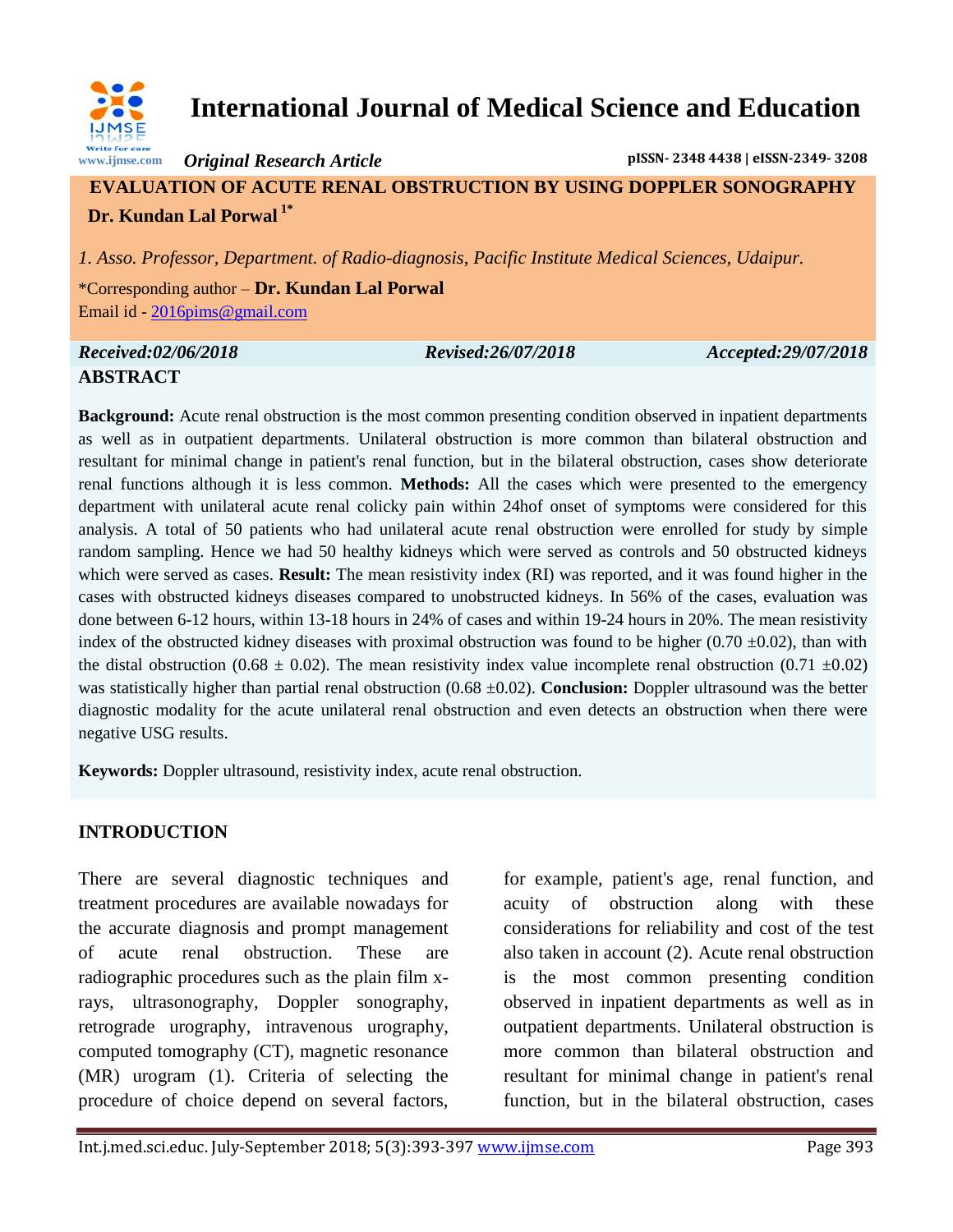show deteriorate renal functions although it is less common (3).

From a very long time, USG is the most common procedure used for at first for the detection and initial evaluation of acute renal obstruction. It provides the indirect basis of diagnosis by detecting the urinary system dilatation before the level of renal obstruction, with the sensitivity of 90% and specificity of 80%(4). Doppler USG has also been used for the diagnosis of acute renal obstruction. Doppler USG provided detailed information about intrarenal blood flow changes and even details of renal pathophysiologic conditions. Doppler USG has the advantage in detecting obstructive and nonobstructive urinary system dilatation and differentiating them(5).

Doppler sonography has an additional advantage of being radiation safe, and it can be employed when we can't tolerate the radiation risk for example in pregnant patients. The mean resistivity index (RI)value shows the level of impedance in renal blood flow, and it usually rose when the obstruction is present in the urinary system(6). In various researches, the mean resistivity index in the presence of acute renal obstruction was found to be higher than 0.70, and the mean resistivity index difference between both kidneys was found to be higher than 0.10(7). The present study aimed to evaluate the acute renal obstruction with the help of Doppler sonography and compare the function of the obstructed kidney with another healthy kidney.

#### **MATERIALS & METHODS**

The present observational study was conducted at our tertiary care hospital in the department of radio-diagnosis. All the cases which were presented to the emergency department with unilateral acute renal colicky pain within 24hof

onset of symptoms were considered for this analysis. A total of 50patientswho had unilateral acute renal obstruction were enrolled for study by simple random sampling. Hence we had 50 healthy kidneys which were served as controls and 50 obstructed kidneys which were served as cases. Clearance from Institutional Ethics Committee was taken before the start of the study and written informed consent for the study purpose was obtained from all the enrolled participants. All the patients were subjected to a pretested proforma and socio-demographic data were recorded along with detailed general physical and clinical examination. Evaluation of pelvicalyceal system dilatation was done in both kidneys by the gray-scale images. For every case, minimum three spectra were taken by Doppler sonography from interlobar arteries corresponding to the border of medullary pyramids. To maximize the size of the spectrum and to reduce the margin of error we used the low pulse repetitive frequency doppler waveforms. Sample width for Doppler was fixed at 2-5mm, and wall Þ lter at minimum possible was used for each scanner. Mean Resistivity Index was calculated for each kidney. The data were analyzed by using software's MS Excel 2010, Epi Info v7 and SPSS v22.

#### **RESULTS**

In the present study out of the 50 patients, 34 were males, and 16 were females. The mean age of the men was 32.48±14.12years, and it was lower than the mean age of women, which was a 33.76±15.39 year. However, this difference was statistically not significant. The mean resistivity index (RI) was reported, and it was found higher in the cases with obstructed kidneys diseases compared to unobstructed kidneys. In 56% of the cases, evaluation was done between 6-12 hours, within 13-18 hours in 24% of cases and within 19-24 hours in 20% after the appearance of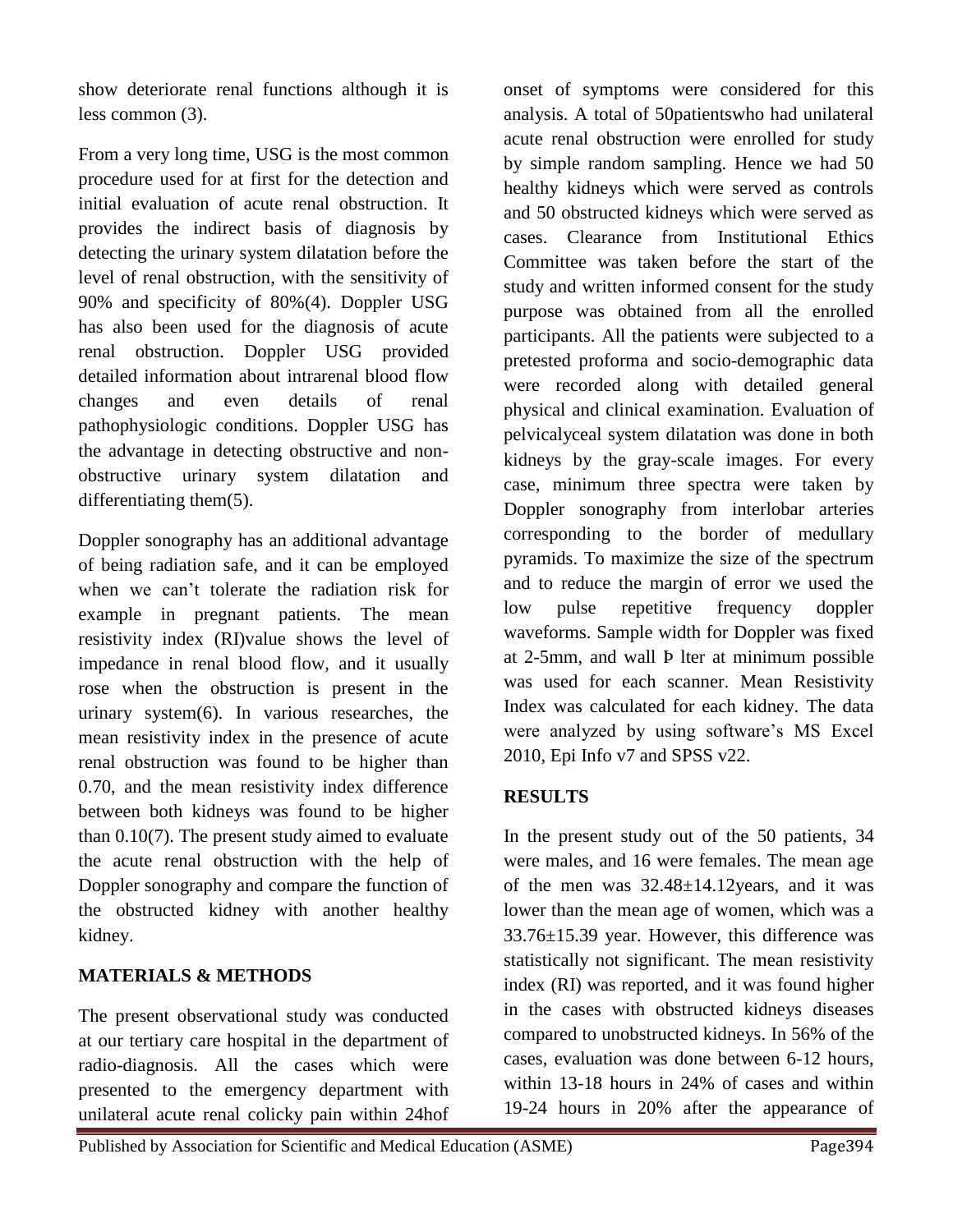symptoms. However, there was no statistically significant association was found in all three groups. (Table 1).

| <b>RI</b> Values   | $6 - 12$           | 13-18              | 19-24                       | P         |
|--------------------|--------------------|--------------------|-----------------------------|-----------|
|                    | hours (n<br>$= 28$ | hours (n<br>$= 12$ | hours (n<br>$= 10$          | valu<br>e |
| <b>Obstructed</b>  | $0.68 \pm 0.0$     | $0.69 + 0.0$       | $0.68 + 0.0$                | NS        |
| kidney (RI)        | 2                  | 2                  | 2                           |           |
| <b>Unobstructe</b> | $0.62 \pm 0.0$     | $0.61 \pm 0.0$     | $0.61 + 0.0$                | NS        |
| d kidney           |                    |                    | $\mathcal{D}_{\mathcal{L}}$ |           |
| (RI)               |                    |                    |                             |           |
| <b>Delta RI</b>    | $0.06 \pm 0.0$     | $0.07+0.0$         | $0.07+0.0$                  | NS        |
|                    |                    |                    |                             |           |

**Table 1: Relationship of resistivity index with obstruction and its duration.**

In the present study, the site of obstruction was found proximal in 34 (68%) cases and distal in 16 (32%) cases. The mean resistivity index of the obstructed kidney diseases with proximal obstruction was found to be higher  $(0.70 \pm 0.02)$ , than in the obstructed kidney diseases with distal obstruction (0.68  $\pm$  0.02). However, there was no statistically significant association was found in both the groups. (Table 2)

**Table 2: Relationship of resistivity index with the site of obstruction.**

| <b>RI</b> Values    | Proximal      | <b>Distal</b>   | Р<br>value |
|---------------------|---------------|-----------------|------------|
| <b>Obstructed</b>   | $0.70 + 0.02$ | $0.68 + 0.02$   | NS         |
| kidney (RI)         |               |                 |            |
| <b>Unobstructed</b> | $0.64 + 0.01$ | $0.62+0.01$     | NS.        |
| kidney (RI)         |               |                 |            |
| <b>Delta RI</b>     | $0.07+0.01$   | $0.06 \pm 0.01$ | NS         |

In the present study, it was reported that 32 (64%) patients had a complete renal obstruction, while 18 (36%) cases had a partial obstruction. The mean resistivity index value incomplete renal obstruction  $(0.71 \pm 0.02)$  was higher than partial renal obstruction  $(0.68 \pm 0.02)$ . This difference was found to be statistically significant. However, among the cases of partial renal obstruction, mean resistivity index value was also significantly higher than the unobstructed (contralateral) kidney. (Table 3)

**Table 3: Relationship of resistivity index with the nature of obstruction.**

| <b>RI</b> Values    | Complete        | Partial         | Р     |
|---------------------|-----------------|-----------------|-------|
|                     |                 |                 | value |
| <b>Obstructed</b>   | $0.71 \pm 0.02$ | $0.68 + 0.02$   | <0.05 |
| kidney (RI)         |                 |                 |       |
| <b>Unobstructed</b> | $0.63 \pm 0.01$ | $0.61 \pm 0.01$ | NS    |
| kidney (RI)         |                 |                 |       |
| <b>Delta RI</b>     | $0.06 \pm 0.01$ | $0.06 \pm 0.01$ | NS    |

#### **DISCUSSION**

Acute unilateral renal obstruction was responsible for changes in ureteric pressure and renal blood flow and may present as a complex sequence of morbidities(8). The diagnostic procedures such as ultrasonography provide only indirect evidence of the acute unilateral obstruction, but for the more detailed and direct evidence or functional evaluation, we required a more advanced diagnostic approach. Hence, in the present study, we conducted a study by using Doppler ultrasound for the acute unilateral renal obstruction to finding out its efficacy and its accuracy in the diagnosis and differentiation of obstructed renal diseases. Since the Doppler ultrasound procedure has been opting in nowadays for the functional assessment in the cases of suspected acute renal obstruction (9).

In the present study out of the 50 patients, 34 were males, and 16 were females. The mean age of the men was  $32.48 \pm 14.12$  years, and it was lower than the mean age of women, which was a 33.76±15.39 year. However, this difference was statistically not significant. The mean resistivity index (RI) was reported, and it was found higher in the cases with obstructed kidneys diseases compared to unobstructed kidneys. In 56% of the cases, evaluation was done between 6-12 hours, within 13-18 hours in 24% of cases and within 19-24 hours in 20% after the appearance of symptoms. However, there was no statistically significant association was found in all three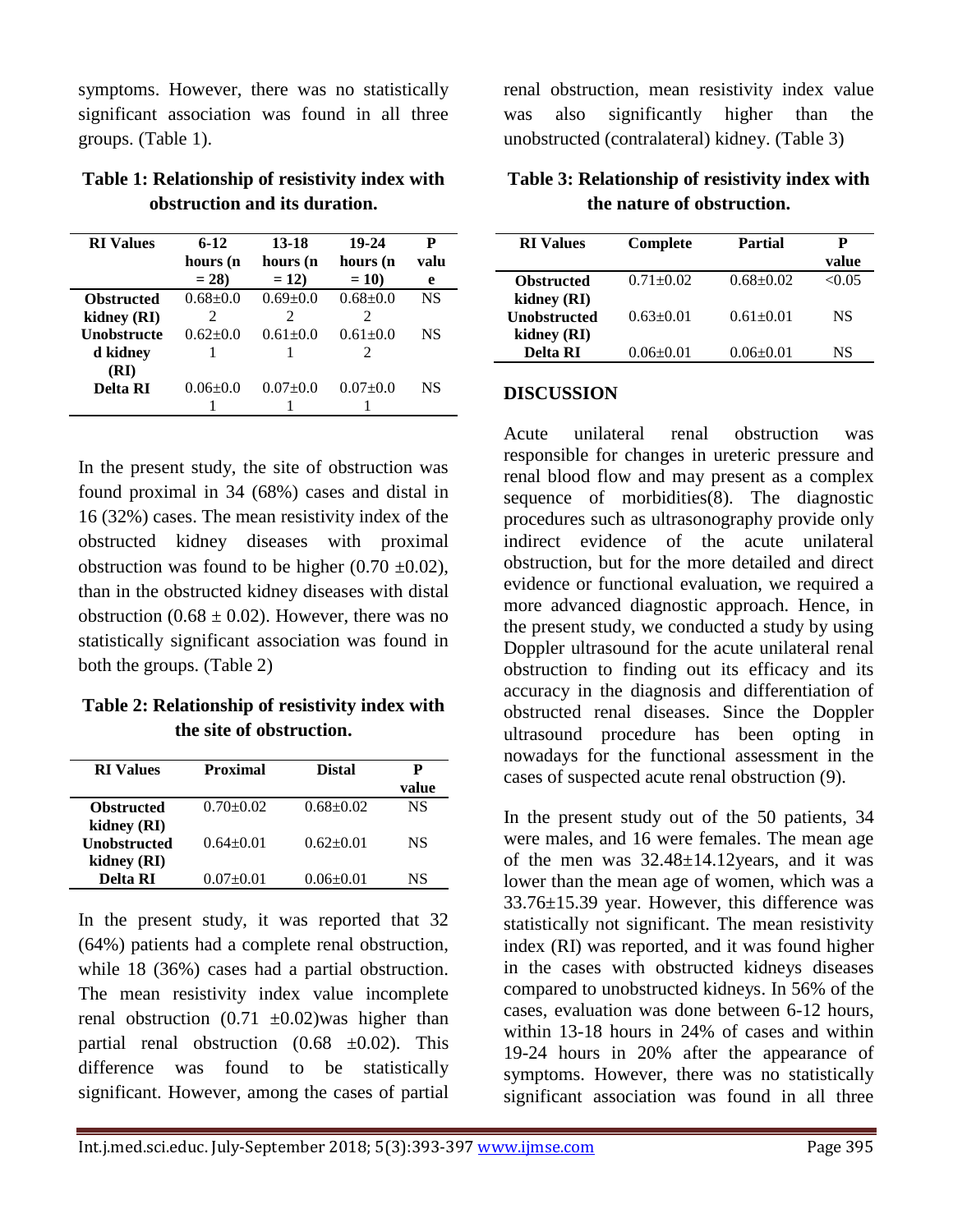groups. In a study conducted by Rodgers et al. reported that Higher Resistivity Index in the cases of renal obstructed, when it as compared with the contralateral kidneys and also with the healthy control group (10). Similar study results were also reported by a study conducted by Platt et al. among patients with acute unilateral renal obstruction and informed the sensitivity of the Doppler ultrasound. However, the findings were significantly not associated with the other diagnostic modalities (11). In another study conducted by Tublin et al. among patients with acute unilateral renal obstruction and reported that Doppler ultrasound was significantly not associated with the other diagnostic modalities in the diagnosis of obstruction of the kidneys (12).

In the present study, the site of obstruction was found proximal in 34 (68%) cases and distal in 16 (32%) cases. The mean resistivity index of the obstructed kidney diseases with proximal obstruction was found to be higher  $(0.70 \pm 0.02)$ , than in the obstructed kidney diseases with distal obstruction (0.68  $\pm$  0.02). However, there was no statistically significant association was found in both the groups. Similar results were found in a study conducted by Platt et al. among the patients with acute renal obstruction and stated that the mean resistivity index of the obstructed kidney diseases with proximal obstruction was found to be higher than the distal obstruction (13). A study conducted by Shokier et al. among the patients with acute renal obstruction also found nearly similar results and reported that the mean resistivity index of proximal obstruction was found to be higher than the distal obstruction in the obstructed kidney disease (14).

In the present study, it was reported that 32 (64%) patients had a complete renal obstruction, while 18 (36%) cases had a partial obstruction. The mean resistivity index value incomplete renal obstruction  $(0.71 \pm 0.02)$  was higher than partial renal obstruction  $(0.68 \pm 0.02)$ . This difference was found to be statistically significant. However, among the cases of partial renal obstruction, Mean Resistivity Index value was also significantly higher than the unobstructed (contralateral) kidney. Similar

results were found in a study conducted by Toledo et al. among the patients with acute renal obstruction and stated that the mean resistivity index of the obstructed kidney diseases with complete obstruction was found to be higher than the partial obstruction (15).

#### **CONCLUSION**

We concluded from the present study that Doppler ultrasound was the better diagnostic modality for the acute unilateral renal obstruction and even detect an obstruction when there were negative USG results. The resistivity index value with proximal obstruction was higher than the distal obstruction and mean RI value in patients with complete obstruction was significantly higher than the partial obstruction. Among the cases of partial renal obstruction, mean resistivity index value was also significantly higher than the unobstructed (contralateral) kidney.

## **REFERENCES**

- 1. Saboo S, Soni S, Saboo S, Chinapuvvula N, Kaza S. Doppler sonography in acute renal obstruction. Indian J Radiol Imaging. 2007;17(3):188.
- 2. Sayani R, Ali M, Shazlee K, Hamid RS, Hamid K. Functional evaluation of the urinary tract by duplex Doppler ultrasonography in patients with acute renal colic. Int J Nephrol Renovasc Dis. 2012;5:15–21.
- 3. Nagvekar RA, Nagvekar P. Doppler sonography in acute renal obstruction and role of intravenous urography : a study in a tertial care centre. 2017;4(1):23–6.
- 4. C.D. A, R.A. O. Imaging in urinary tract obstruction. Brazilian J Urol. 2001;27(4):316–25.
- 5. Viazzi F, Leoncini G, Derchi LE, Pontremoli R. Ultrasound Doppler renal resistive index: a useful tool for the management of the hypertensive patient. J Hypertens. 2014 Jan;32(1):149–53.